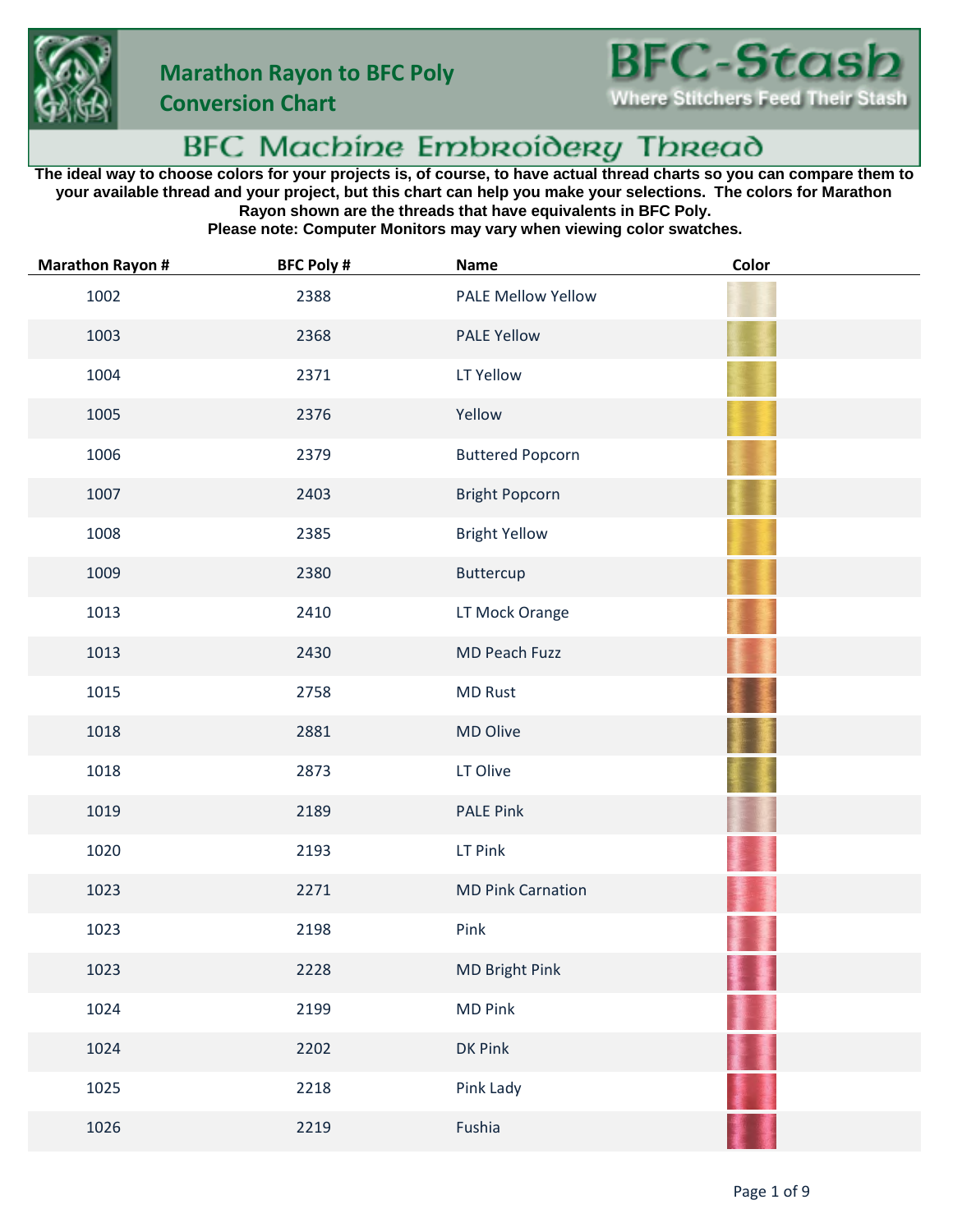| <b>Marathon Rayon #</b> | <b>BFC Poly #</b> | <b>Name</b>            | Color |
|-------------------------|-------------------|------------------------|-------|
| 1028                    | 2331              | LT Fushia              |       |
| 1030                    | 2250              | PLST Peach             |       |
| 1033                    | 2468              | PLST Salmon            |       |
| 1038                    | 2552              | <b>PALE Cameo</b>      |       |
| 1039                    | 2473              | PALE Salmon            |       |
| 1039                    | 2513              | LT Salmon              |       |
| 1040                    | 2253              | LT Peach               |       |
| 1040                    | 2514              | <b>MD Salmon</b>       |       |
| 1041                    | 2515              | LT Rose                |       |
| 1041                    | 2435              | Melon                  |       |
| 1045                    | 2458              | Red Orange             |       |
| 1046                    | 2465              | DK Red Orange          |       |
| 1048                    | 2297              | Satin Red              |       |
| 1050                    | 2303              | DK Satin Red           |       |
| 1054                    | 2307              | Red Wine               |       |
| 1055                    | 3668              | <b>PALE Clear Blue</b> |       |
| 1056                    | 3670              | LT Blue                |       |
| 1057                    | 3299              | <b>Blue Sea Green</b>  |       |
| 1057                    | 3636              | LT Clear Blue          |       |
| 1061                    | 3649              | LT Bright Blue         |       |
| 1061                    | 3675              | <b>MD Clear Blue</b>   |       |
| 1064                    | 3655              | MD Bright Blue         |       |
| 1070                    | 3427              | <b>DKST Eggplant</b>   |       |
| 1071                    | 3486              | Green Blue Storm       |       |
| 1071                    | 3487              | DK Lagoon              |       |
| 1073                    | 3828              | PLST Orchid            |       |
| 1074                    | 3770              | PALE Lavender          |       |
| 1077                    | 3793              | LT African Violet      |       |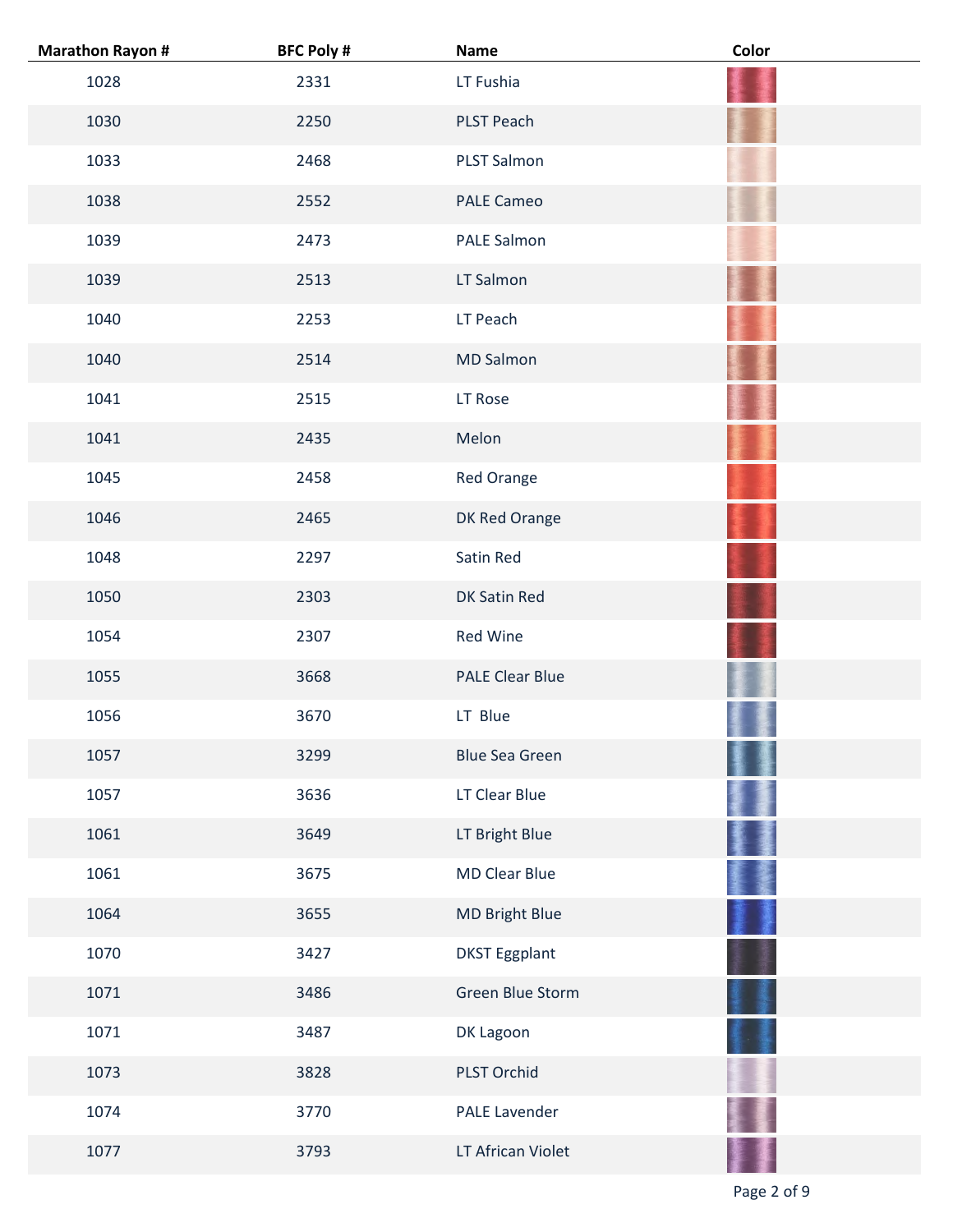| <b>Marathon Rayon #</b> | <b>BFC Poly #</b> | <b>Name</b>                | Color |
|-------------------------|-------------------|----------------------------|-------|
| 1079                    | 3805              | <b>DKST African Violet</b> |       |
| 1081                    | 3740              | <b>MD Heather</b>          |       |
| 1083                    | 3778              | <b>Blue Purple</b>         |       |
| 1085                    | 3751              | LT Periwinkle              |       |
| 1085                    | 3690              | Light Blue Violet          |       |
| 1090                    | 3764              | DK Blue Purple             |       |
| 1093                    | 3511              | <b>PALE Teal</b>           |       |
| 1093                    | 3513              | <b>PALE Teal Blue</b>      |       |
| 1095                    | 3472              | LT Peacock                 |       |
| 1096                    | 3620              | French Blue                |       |
| 1097                    | 3600              | MD Blue Aster              |       |
| 1099                    | 3559              | <b>MD Turqoise</b>         |       |
| 1104                    | 3050              | MD Aqua Green              |       |
| 1106                    | 3563              | Dk Turquoise               |       |
| 1106                    | 3542              | DK Teal                    |       |
| 1108                    | 3474              | Peacock                    |       |
| 1111                    | 3133              | LT Mint                    |       |
| 1111                    | 3200              | <b>MD Mint</b>             |       |
| 1112                    | 3201              | DK Mint                    |       |
| 1113                    | 3059              | <b>DKST Aqua Green</b>     |       |
| 1115                    | 3204              | MD Shamrock Green          |       |
| 1117                    | 3545              | <b>DKST Teal</b>           |       |
| 1118                    | 3075              | DK Aqua Green              |       |
| 1119                    | 3159              | <b>PALE Spring Green</b>   |       |
| 1120                    | 3160              | <b>MD Spring Green</b>     |       |
| 1122                    | 3174              | LT Lime                    |       |
| 1126                    | 3166              | DK Spring Green            |       |
| 1128                    | 2508              | <b>PLST Mink</b>           |       |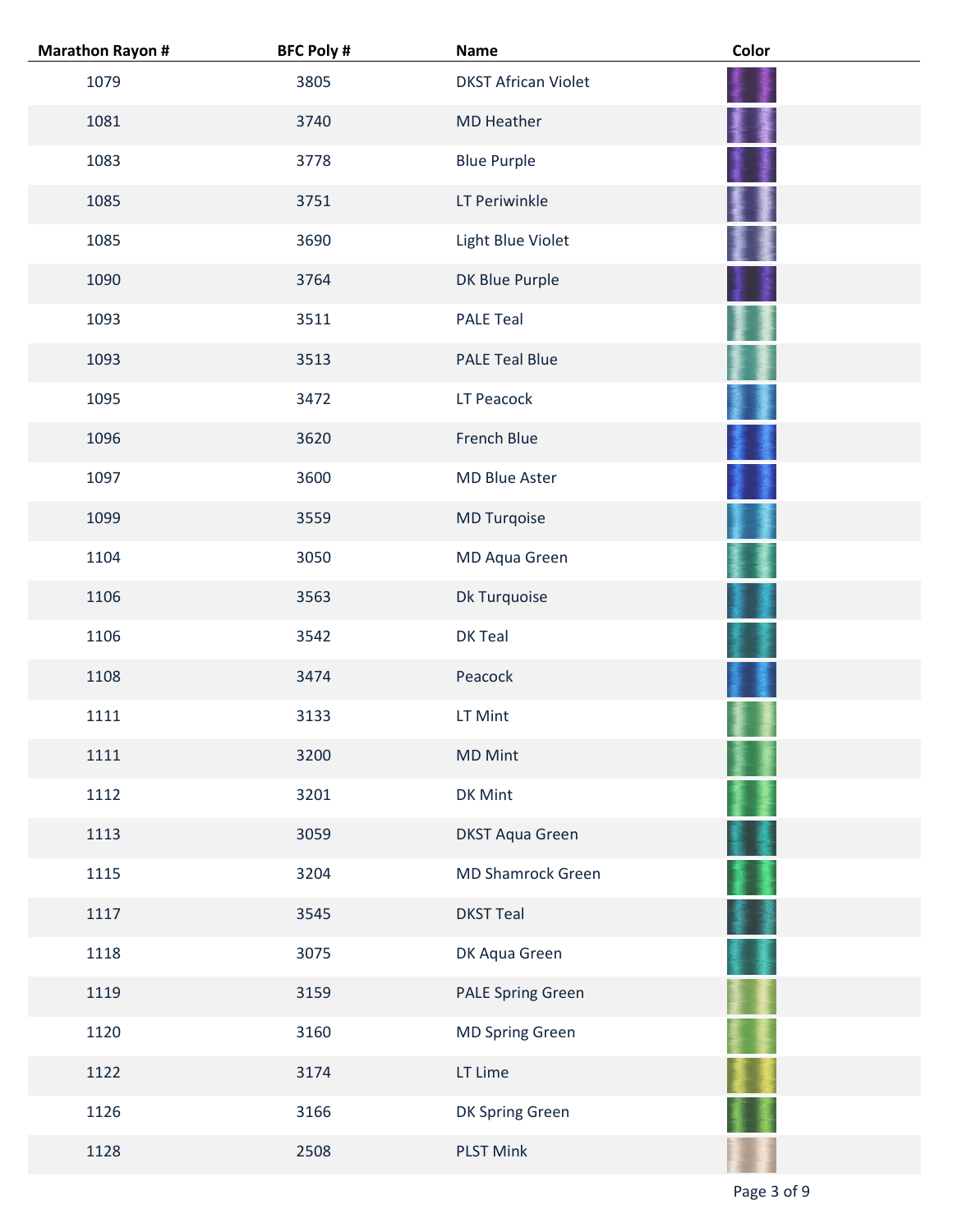| <b>Marathon Rayon #</b> | <b>BFC Poly #</b> | <b>Name</b>           | Color |
|-------------------------|-------------------|-----------------------|-------|
| 1129                    | 2689              | Ecru                  |       |
| 1130                    | 2793              | <b>PALE Mink</b>      |       |
| 1131                    | 2630              | LT Sandstone          |       |
| 1132                    | 2656              | Warm Sand             |       |
| 1132                    | 2731              | Hemp                  |       |
| 1135                    | 2808              | Mink                  |       |
| 1137                    | 2729              | <b>MD Putty</b>       |       |
| 1137                    | 2675              | <b>PALE Rust</b>      |       |
| 1138                    | 2504              | LT Terra Cotta        |       |
| 1142                    | 3105              | Pine Green            |       |
| 1144                    | 2862              | <b>Bronze Brown</b>   |       |
| 1145                    | 3714              | MD Eggplant           |       |
| 1150                    | 2235              | <b>MD Desert Rose</b> |       |
| 1151                    | 2317              | MD Burgandy           |       |
| 1153                    | 2241              | MD Bright Plum        |       |
| 1154                    | 2243              | DK Bright Plum        |       |
| 1155                    | 2567              | DK Brick              |       |
| 1155                    | 2247              | DK Burgandy           |       |
| 1156                    | 2287              | <b>DKST Burgandy</b>  |       |
| 1156                    | 2306              | <b>DKST Satin Red</b> |       |
| 1160                    | 2602              | Eggplant              |       |
| 1161                    | 2747              | DK Chestnut           |       |
| 1162                    | 2783              | DK Earth              |       |
| 1162                    | 2821              | DK Reddish Mink       |       |
| 1162                    | 2784              | <b>DKST Earth</b>     |       |
| 1163                    | 3295              | PLST Sea Green        |       |
| 1166                    | 2572              | PALE Mauve Gray       |       |
| 1167                    | 3431              | PALE Blue             |       |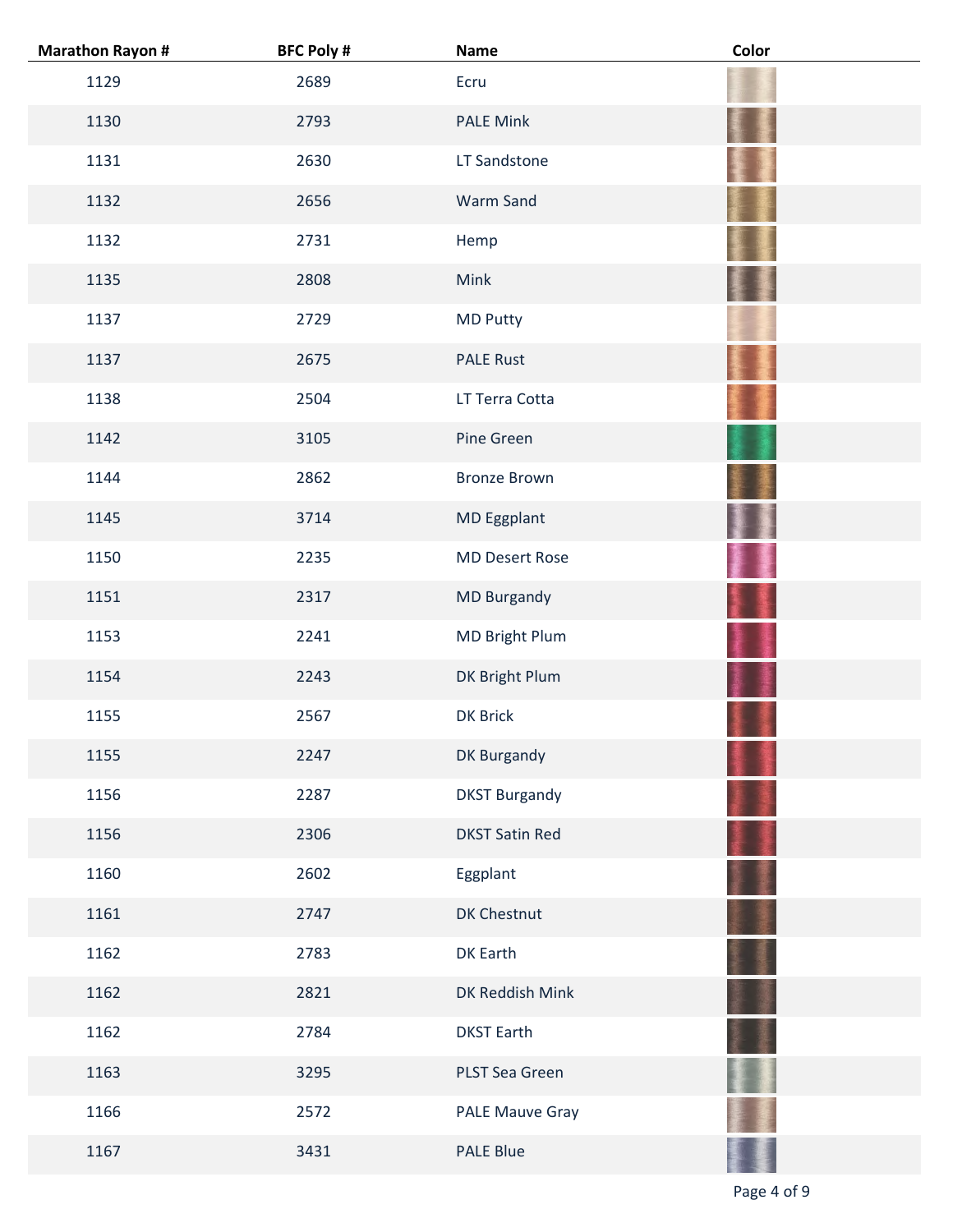| <b>Marathon Rayon #</b> | <b>BFC Poly #</b> | <b>Name</b>           | Color |
|-------------------------|-------------------|-----------------------|-------|
| 1168                    | 3032              | PALE Smoke Green      |       |
| 1168                    | 3321              | MD Sea Green          |       |
| 1169                    | 3096              | PALE Jade             |       |
| 1170                    | 3008              | LT Smoke Green        |       |
| 1172                    | 2943              | DK Yellow Green       |       |
| 1175                    | 3254              | MD Sage               |       |
| 1176                    | 3437              | Light Denim           |       |
| 1177                    | 3345              | <b>DK Slate</b>       |       |
| 1179                    | 2169              | <b>Bright White</b>   |       |
| 1180                    | 2170              | <b>Black</b>          |       |
| 1181                    | 2172              | Antique White         |       |
| 1182                    | 2690              | PALE Ecru             |       |
| 1182                    | 2490              | Beige                 |       |
| 1184                    | 2709              | LT Putty              |       |
| 1184                    | 2693              | LT Ecru               |       |
| 1185                    | 2509              | LT Mink               |       |
| 1186                    | 2759              | <b>DK Taupe</b>       |       |
| 1188                    | 2411              | LT Apricot            |       |
| 1190                    | 2426              | <b>DKST Apricot</b>   |       |
| 1194                    | 2291              | <b>Bright Red</b>     |       |
| 1195                    | 3731              | LT Lilac              |       |
| 1199                    | 3604              | MD Mediterranean Blue |       |
| 1201                    | 3660              | DK Bright Blue        |       |
| 1201                    | 3601              | DK Bright Aster       |       |
| 1204                    | 3587              | Navy                  |       |
| 1205                    | 3532              | LT Aqua               |       |
| 1208                    | 3080              | DK Emerald            |       |
| 1210                    | 3250              | <b>PLST Silver</b>    |       |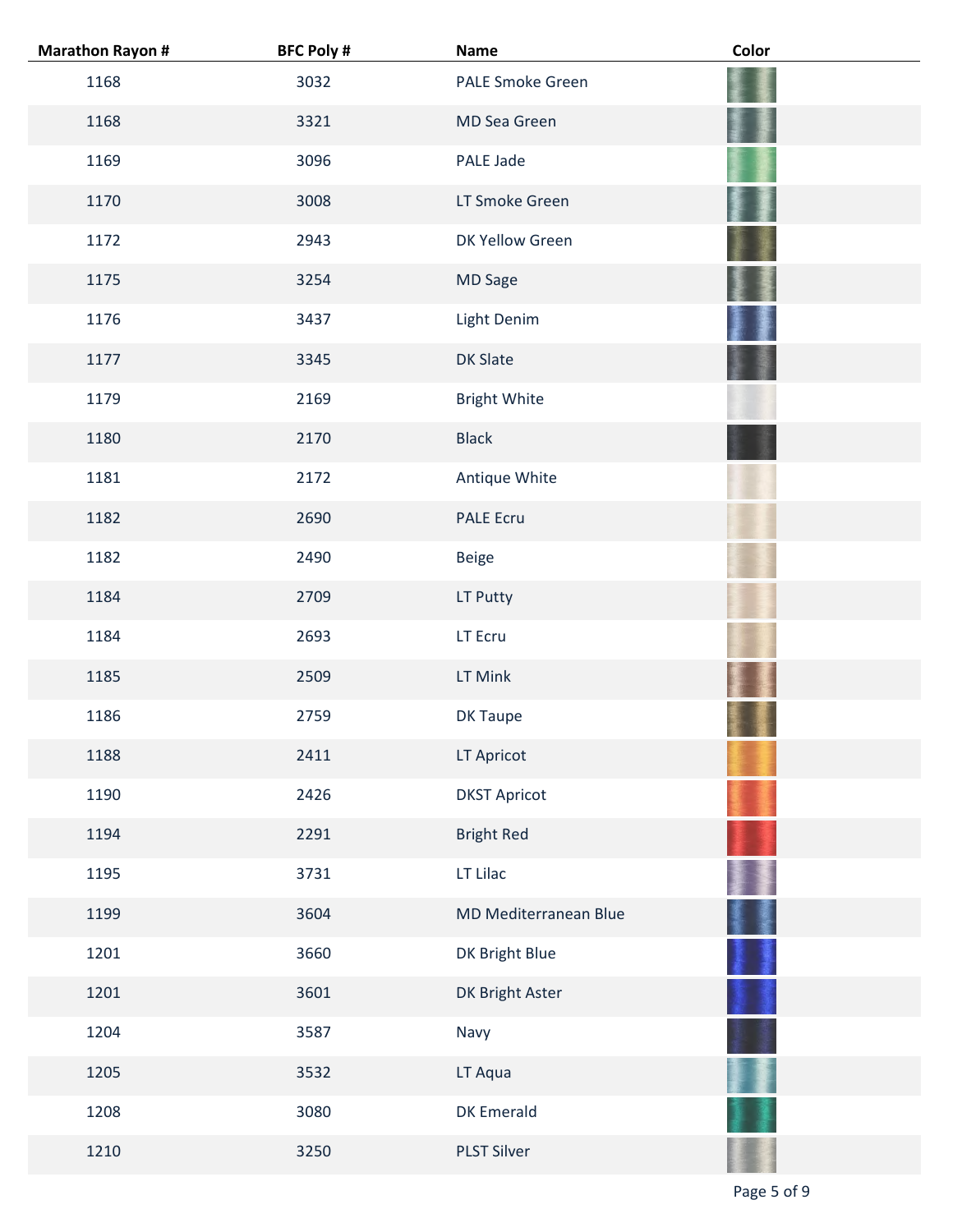| <b>Marathon Rayon #</b> | <b>BFC Poly #</b> | <b>Name</b>             | Color |
|-------------------------|-------------------|-------------------------|-------|
| 1212                    | 3368              | Silver Tint White       |       |
| 1212                    | 3370              | <b>PALE Mauve Pearl</b> |       |
| 1215                    | 3412              | MD Pigeon Gray          |       |
| 1219                    | 2414              | <b>DK Apricot</b>       |       |
| 1219                    | 2413              | Apricot                 |       |
| 1221                    | 3186              | Dk Lime                 |       |
| 1221                    | 3176              | <b>MD Lime</b>          |       |
| 1224                    | 2765              | <b>DKST Camel</b>       |       |
| 1224                    | 2802              | Golden Brown            |       |
| 1227                    | 3834              | LT Pink Orchid          |       |
| 1230                    | 2220              | MD Fushia               |       |
| 1232                    | 2245              | DK Fushia               |       |
| 1232                    | 2223              | <b>MD Cranberry</b>     |       |
| 1233                    | 2416              | MD Mock Orange          |       |
| 1234                    | 2187              | <b>MD Salmon Pink</b>   |       |
| 1239                    | 3833              | LT Orchid               |       |
| 1242                    | 3846              | <b>DKST</b> wine        |       |
| 1246                    | 2342              | <b>Black Wine</b>       |       |
| 1248                    | 3597              | Light Blue Aster        |       |
| 1249                    | 3679              | DK Clear Blue           |       |
| 1260                    | 3735              | Heather                 |       |
| 1263                    | 3694              | DK Blue Violet          |       |
| 1266                    | 3514              | LT Teal                 |       |
| 1272                    | 3130              | <b>PALE Mint</b>        |       |
| 1274                    | 3082              | <b>Bright Aqua</b>      |       |
| 1277                    | 3468              | Light Turquoise         |       |
| 1277                    | 3560              | LT Mediterranean Blue   |       |
| 1282                    | 3009              | MD Smoke Green          |       |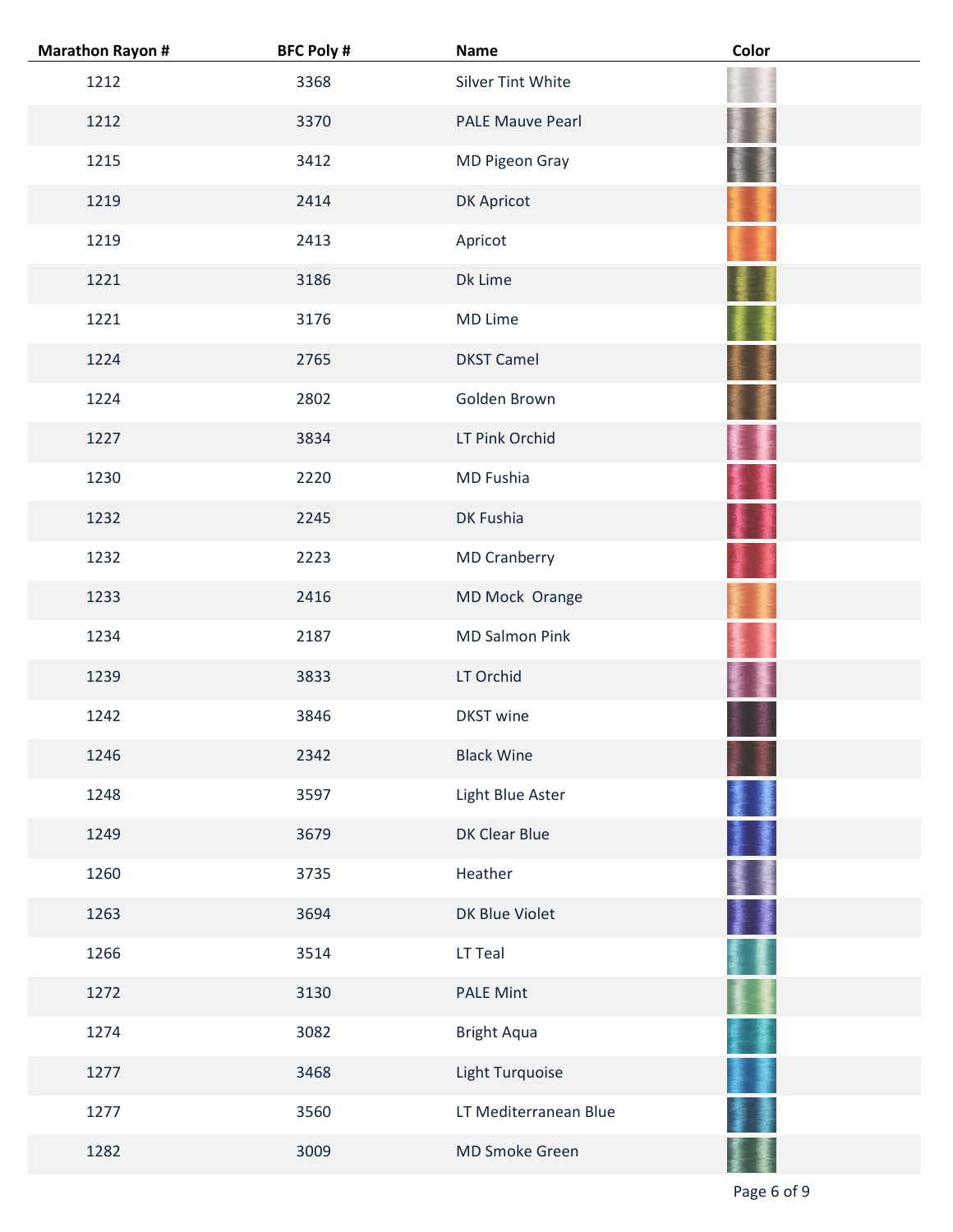| <b>Marathon Rayon #</b> | <b>BFC Poly #</b> | <b>Name</b>              | Color |
|-------------------------|-------------------|--------------------------|-------|
| 1282                    | 2970              | <b>Basil</b>             |       |
| 1284                    | 3211              | <b>MD Yellow Green</b>   |       |
| 1284                    | 3136              | Spearmint                |       |
| 1290                    | 3013              | DK Smoke Green           |       |
| 1290                    | 3479              | Deep Lake                |       |
| 1291                    | 3023              | <b>DKST Pine Green</b>   |       |
| 1291                    | 3507              | <b>DKST Lagoon</b>       |       |
| 1295                    | 3225              | DK Loden Green           |       |
| 1296                    | 3145              | <b>DKST Moss</b>         |       |
| 1296                    | 3014              | <b>DKST Smoke Green</b>  |       |
| 1297                    | 2945              | <b>DKST Sage</b>         |       |
| 1298                    | 2926              | <b>DKST Green Gray</b>   |       |
| 1299                    | 2911              | <b>PLST Aloe</b>         |       |
| 1300                    | 2828              | Wheat                    |       |
| 1300                    | 2928              | <b>PALE Sage</b>         |       |
| 1301                    | 2913              | <b>PALE Aloe</b>         |       |
| 1305                    | 2484              | Terra Cotta              |       |
| 1305                    | 2721              | <b>Bright Rust</b>       |       |
| 1307                    | 2745              | MD Chestnut              |       |
| 1308                    | 2819              | <b>DKST Reddish Mink</b> |       |
| 1311                    | 3749              | <b>PLST Periwinkle</b>   |       |
| 1311                    | 3429              | <b>PLST Blue</b>         |       |
| 1312                    | 2949              | Sage Tint White          |       |
| 1317                    | 3376              | LT Gray                  |       |
| 1318                    | 3340              | <b>MD Slate</b>          |       |
| 1321                    | 3413              | MD Gray                  |       |
| 1322                    | 3417              | <b>MD Pewter</b>         |       |
| 1322                    | 3379              | <b>Blue Gray Granite</b> |       |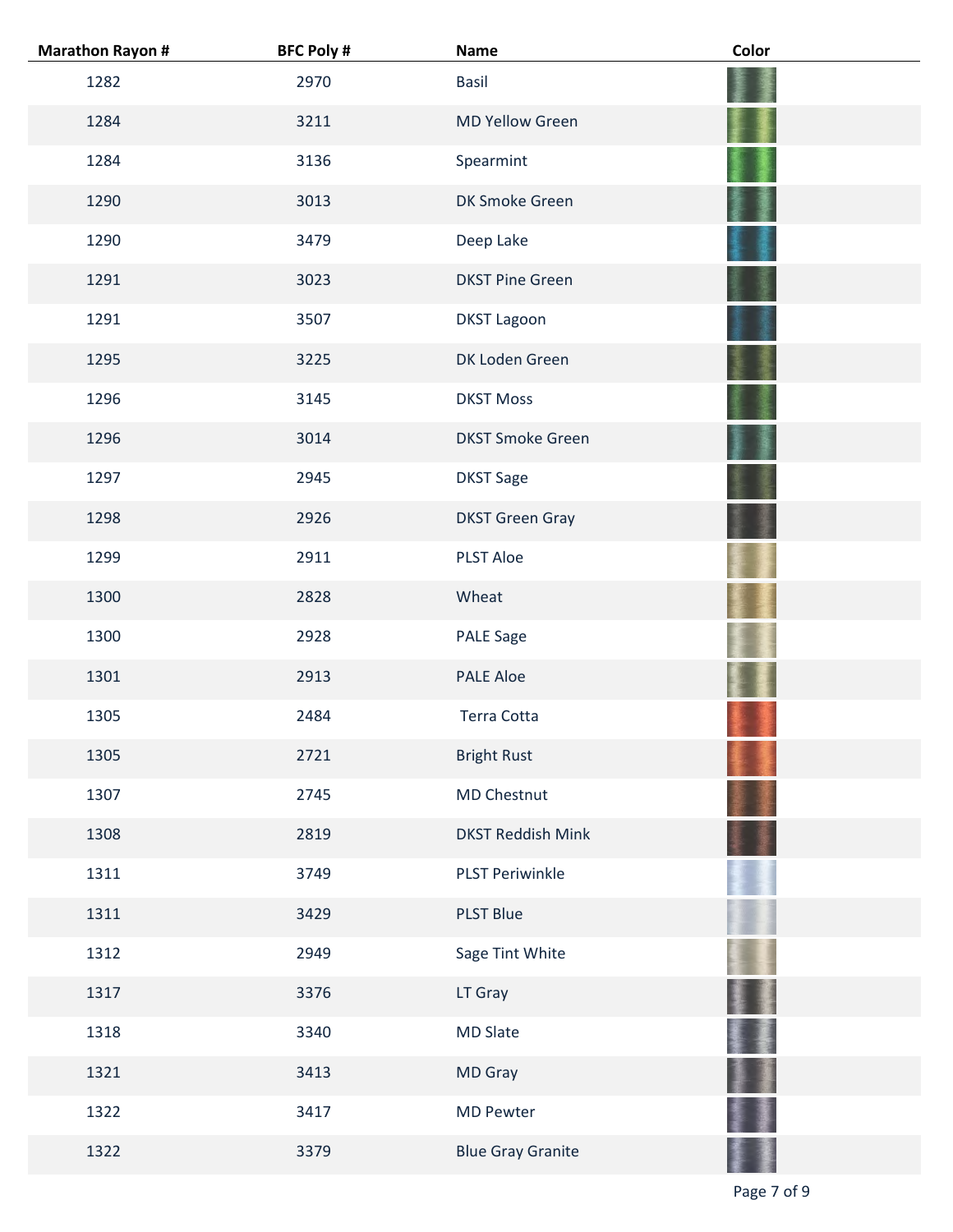| <b>Marathon Rayon #</b> | <b>BFC Poly #</b> | <b>Name</b>              | Color |
|-------------------------|-------------------|--------------------------|-------|
| 1326                    | 2433              | LT Melon                 |       |
| 1330                    | 3142              | <b>DKST Grass Green</b>  |       |
| 1330                    | 3185              | <b>MD Grass Green</b>    |       |
| 1333                    | 2455              | <b>Sunset Orange</b>     |       |
| 1333                    | 2454              | Orange                   |       |
| 1334                    | 2283              | DK Red Rust              |       |
| 1336                    | 3822              | DK Orchid                |       |
| 1342                    | 3206              | <b>DK Shamrock Green</b> |       |
| 1344                    | 3035              | MD Spruce                |       |
| 1345                    | 3038              | DK Spruce                |       |
| 1348                    | 2168              | White                    |       |
| 1401                    | 2972              | <b>Gray Basil</b>        |       |
| 1404                    | 2833              | DK Golden Amber          |       |
| 1405                    | 2832              | Golden Amber             |       |
| 1406                    | 2751              | <b>PALE Gold</b>         |       |
| 1408                    | 3263              | <b>DKST Blue Gray</b>    |       |
| 1409                    | 2256              | MD Peach                 |       |
| 1410                    | 3803              | DK African Violet        |       |
| 1411                    | 3639              | Dusk Blue                |       |
| 1412                    | 2781              | Golden Mink              |       |
| 1413                    | 3646              | <b>DKST Navy</b>         |       |
| 1414                    | 3398              | DK Pigeon Gray           |       |
| 1419                    | 2295              | Cherry Red               |       |
| 1426                    | 2499              | LT Rose Taupe            |       |
| 1428                    | 2521              | MD Ash Rose              |       |
| 1428                    | 2545              | LT Ash Rose              |       |
| 1429                    | 2606              | DK Mauve                 |       |
| 1433                    | 2695              | DK Honey                 |       |